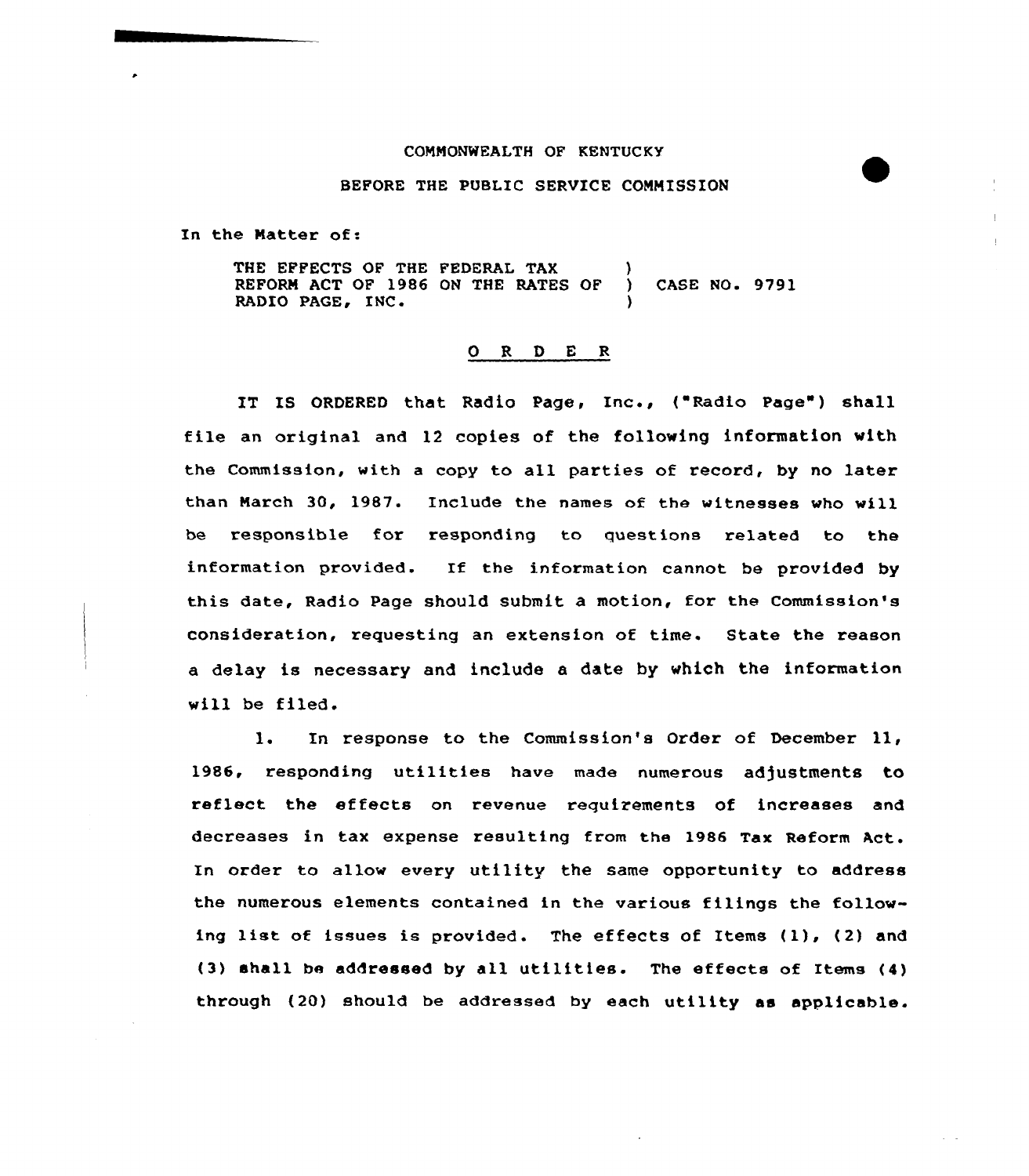For each item below, provide the dollar amount for each adjustment or, for items omitted, an explanation as to why the information is not being supplied. Include a detailed explanation and workpapers of how each amount was determined and a reconciliation of the sum of these adjustments to the total amount of revenue requirement affect included in the original application.

- (1) Federal tax rate change 46 to 34 percent.
- (2) Amortization of excess deferred taxes.
	- $(a)$ Depreciation related.
	- (b) Non-depreciation related.
- (3) Unbilled revenues.
- (4) Alternative minimum tax.
- (5) Kentucky income taxes.
- (6) Investment tax credits.
- (7) Capitalized overheads.
- (8) Capitalized interest.
- (9) Depreciation.
- (10) Vacation pay.
- $(11)$  ESOP.
- (12) Pension expense.
- (13) Uncollectible accounts and bad debt reserve.
- (14) Provision for SO percent of certain business expense deductions.
- (15) Contributions in aid of construction <sup>~</sup>
- (16) Customer advances for construction.
- (l7) Super fund taxes.
- (18) PGAs.

 $\sim 100$  and